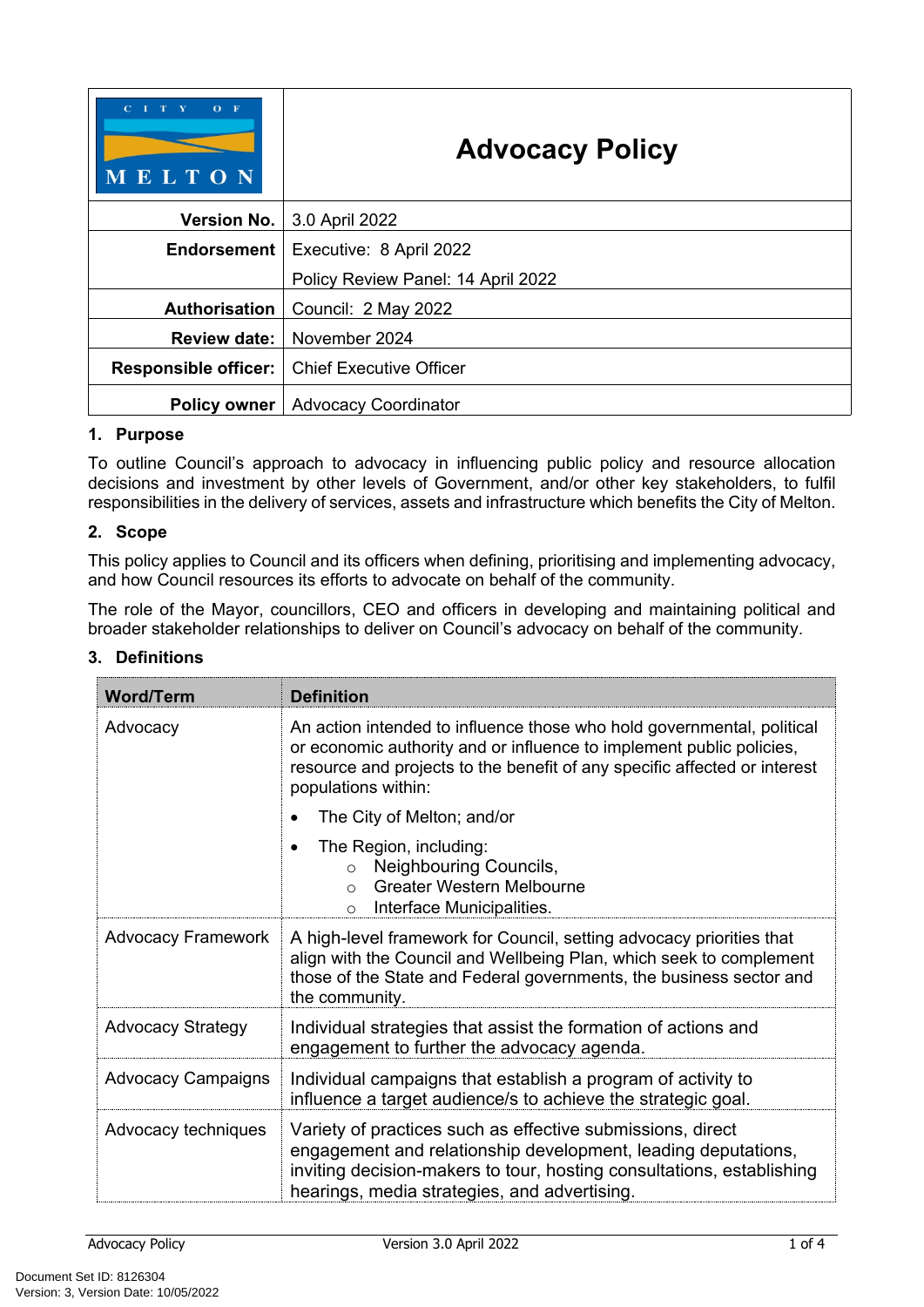## **4. Policy**

Advocacy priorities will be aligned to the Council and Wellbeing Plan approved by Council.

Advocacy priorities will be reviewed annually following State and Federal budget cycles and following State and Federal elections.

Council's advocacy priorities will be underpinned by and supported by strategic plans for each priority.

Councillors will be engaged in campaigns for high priority advocacy initiatives.

The Mayor, supported by councillors, the CEO and senior managers will lead advocacy priorities to local State and Federal Members and relevant State and Federal Ministers and Members of Parliament and through regional and national advocacy bodies (e.g. Interface Councils, National Growth Areas Alliance).

The CEO and senior managers will advocate priorities with relevant agencies and government departments.

Council will build and maintain relationships with all levels of Government, including parliamentarians, local members and government department bureaucrats, conducted in a spirit of mutual respect and cooperation, with recognition of each other's roles and responsibilities.

Council's advocacy will aim to have a focus on:

- A change in government legislation, policy or practices, to the overall benefit of residents, our local environment and/or local business;
- Committed investment / provision into local infrastructure and/or services by sources other than Melton City Council;
- Receipt of external funding to Melton City Council to implement services, projects and programs;
- Promotion of an issue or information to key stakeholder decision makers and other levels of government to influence positive change;
- Promotion of, or raised awareness of, issue or information to facilitate positive change:
- Empowering community to become more involved in local issues and contribute to influencing decision making initiatives.

#### **4.1. Advocacy Principles**

The following principles are to support Council's advocacy:

- 4.1.1. **Engagement** meetings with local members, Ministers and the Council's CEO to further the Council's advocacy priorities including regular catchups with local members.
- 4.1.2. **Representative of local need**  based upon policy and strategic positions adopted by Council, established via an evidence base either developed by Council or sourced from other agencies.
- 4.1.3. **Community engagement**  commit where appropriate, to inform and engage our community on advocacy.
- 4.1.4. **Leadership**  on behalf of our community on key issues to protect and enhance our municipality, with an emphasis placed on working with and advocating to State and Federal governments.
- 4.1.5. **Transparency**  be open and transparent in our advocacy objectives, strategy and priorities.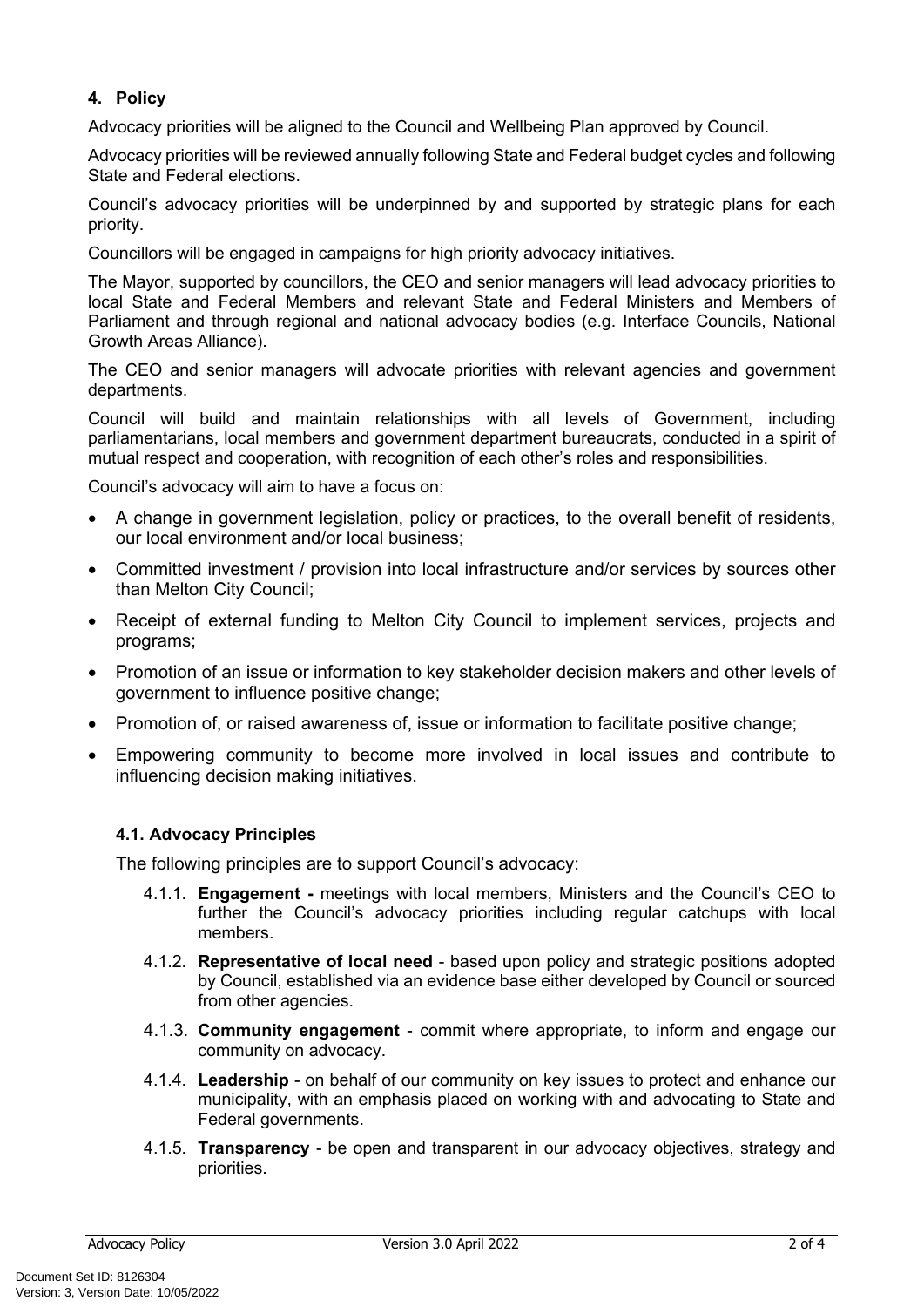4.1.6. **Partnerships and Alliances** - optimise likelihood of success by working in collaboration with other organisations with shared objectives, including but not limited to:

| <b>Federal / National Approach</b><br>Other councils<br>$\bullet$<br>Australian Local Government Association (ALGA)<br>National Growth Areas Alliance (NGAA)<br>Calder Action Group (CAG)<br><b>Local Federal Members of Parliament</b><br>Western Highway Action Committee (WHAC)<br>Urban Development Institute of Australia (UDIA)<br>$\bullet$ |  |  |
|----------------------------------------------------------------------------------------------------------------------------------------------------------------------------------------------------------------------------------------------------------------------------------------------------------------------------------------------------|--|--|
| <b>State Approach</b><br>Other councils<br><b>Local State Members of Parliament</b><br>Victorian Local Governance Association (VLGA)<br>Municipal Association of Victoria (MAV)<br>Victorian Disability Advocacy Network (VDAN)<br>٠<br>Metropolitan Transport Forum (MTF)<br>$\bullet$<br>Property Council of Australia (PCA)<br>$\bullet$        |  |  |
| <b>Regional Approach</b><br>LeadWest<br>West of Melbourne Economic Development Alliance (WOMEDA)<br>Interface Group of Councils<br>$\bullet$<br><b>Western Region CEOs</b><br><b>Western Region Mayors</b><br><b>Greater Western Water</b><br>Victoria and Federation Universities<br>Women's Health West<br>Western Melbourne Tourism             |  |  |
| <b>Local Approach</b><br>Djerriwarrh Health Service<br>Djerriwarrh Employment and Education Service<br>Venture Melton membership<br>Local GP's and health bodies<br><b>Local Resident Associations</b><br><b>Best Start Partnership Group</b><br><b>Victoria Police</b>                                                                            |  |  |

4.1.7. **Outcome Focussed** - seek to focus on solutions to problems, issues or concerns through the development of options that are proactive and innovative and achievable.

## **4.2. Advocacy Framework**

Council will plan and deliver its advocacy through an operational Advocacy Framework to support delivery of this policy. The Framework includes:

- Roles and responsibilities of Executive, Managers and all staff in planning and delivering advocacy.
- Governance including processes and procedures.

Document Set ID: 8126304<br>Version: 3, Version Date: 10/05/2022